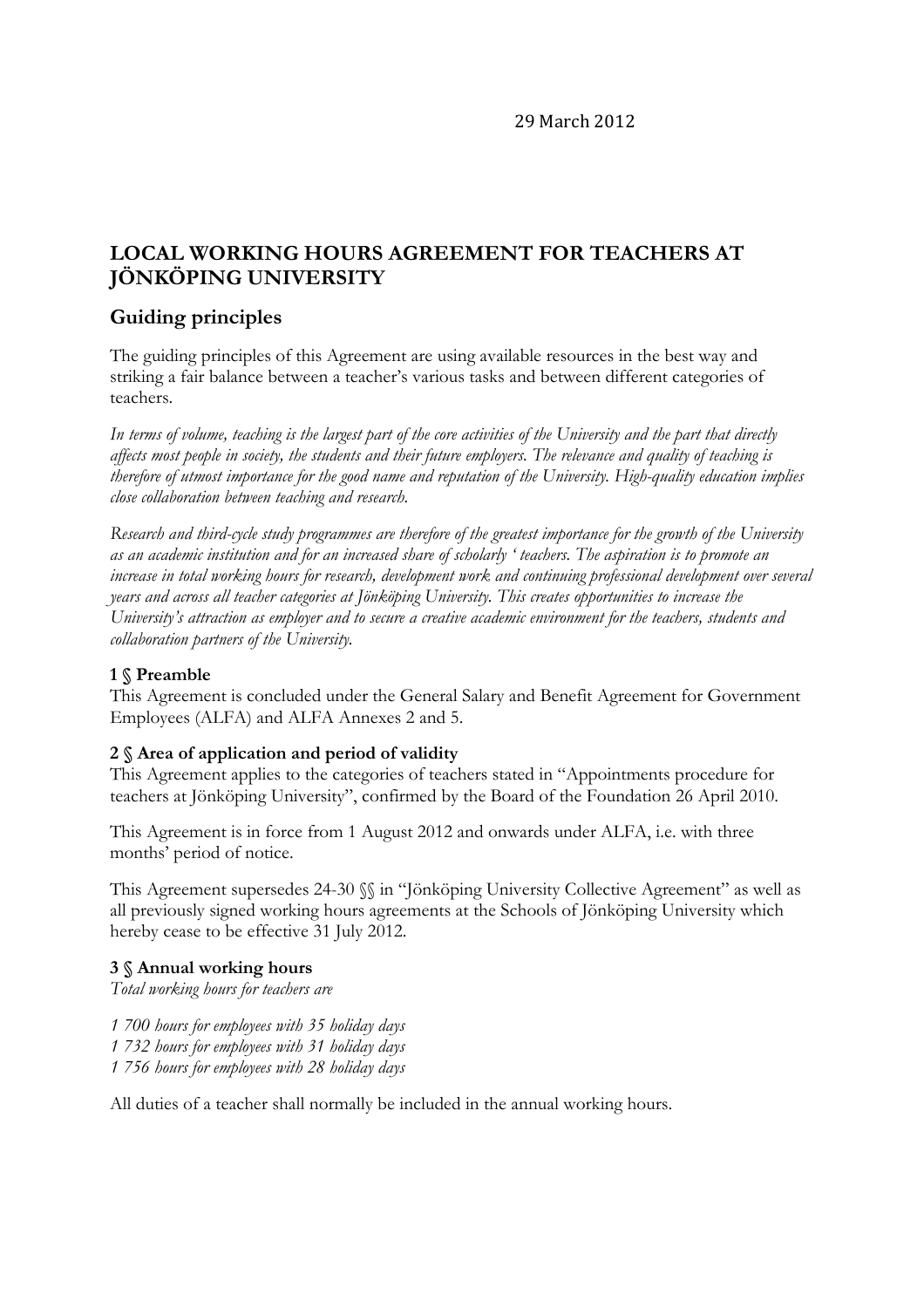# **4 § Distribution of working hours Duties of teachers**

The main work tasks of teachers are to carry out research and teaching with a disciplinary foundation and proven experience with third stream activities. *In addition to teaching duties, there shall be room for continuing professional development such as keeping abreast of research.*

Teaching: Teachers' teaching tasks include preparation, implementation, follow-up and management of teaching as well as third-cycle courses. This heading also includes examination, courses, programme development, evaluation of courses and study programmes and other educational development, course coordination and timetabling.

Research and third-cycle courses: The task primarily includes own research and supervision in third-cycle courses. This includes, among other things, composing one's own and assessing others' research applications and research reports, disseminating research information to the general public and researchers, serving as external expert and faculty examiner as well as carrying out requisite administrative and other developmental work.

Continuing professional development: This includes academic professional development, such as keeping abreast of research, as well as development of professional qualifications, educational expertise, language skills, aptitude for third-stream activities, managerial skills, administrative skills and other qualifications needed for the activities of the University.

Teachers' work tasks can include comprehensive duties such as management and functional responsibilities, subject and programme coordination, third-stream activities and other duties in the activities of the University. Teachers' work tasks include latitude for common activities such as department and staff meetings and in-service training days corresponding to 5 % of annual working hours.

#### **Distribution of work tasks among teachers**

The following starting points form the basis for the distribution of work tasks among teachers in a field:

- objectives and outcome of the activities
- financial prerequisites for the activities
- competence profile of the group of teachers
- professional development needs in the activities
- other duties such as management and functional responsibilities

#### *The distribution shall be organised in a perspective of several years in which the scope of different work tasks can vary over time.*

To safeguard the quality and the research basis of the education, work hours for planning, development, implementation, related administration and follow-up of first- and second-cycle teaching are normally allocated to teachers of all categories.

#### *Research is normally included in work tasks of teachers with academic competence.*

It is to the teachers with academic competence that work hours for research in all essentials will be allocated.

*Special regard shall be paid to managerial tasks for teaching and research within the subject as well as otherwise. This also applies to responsibilities as principal supervisor or assistant supervisor for third-cycle students.*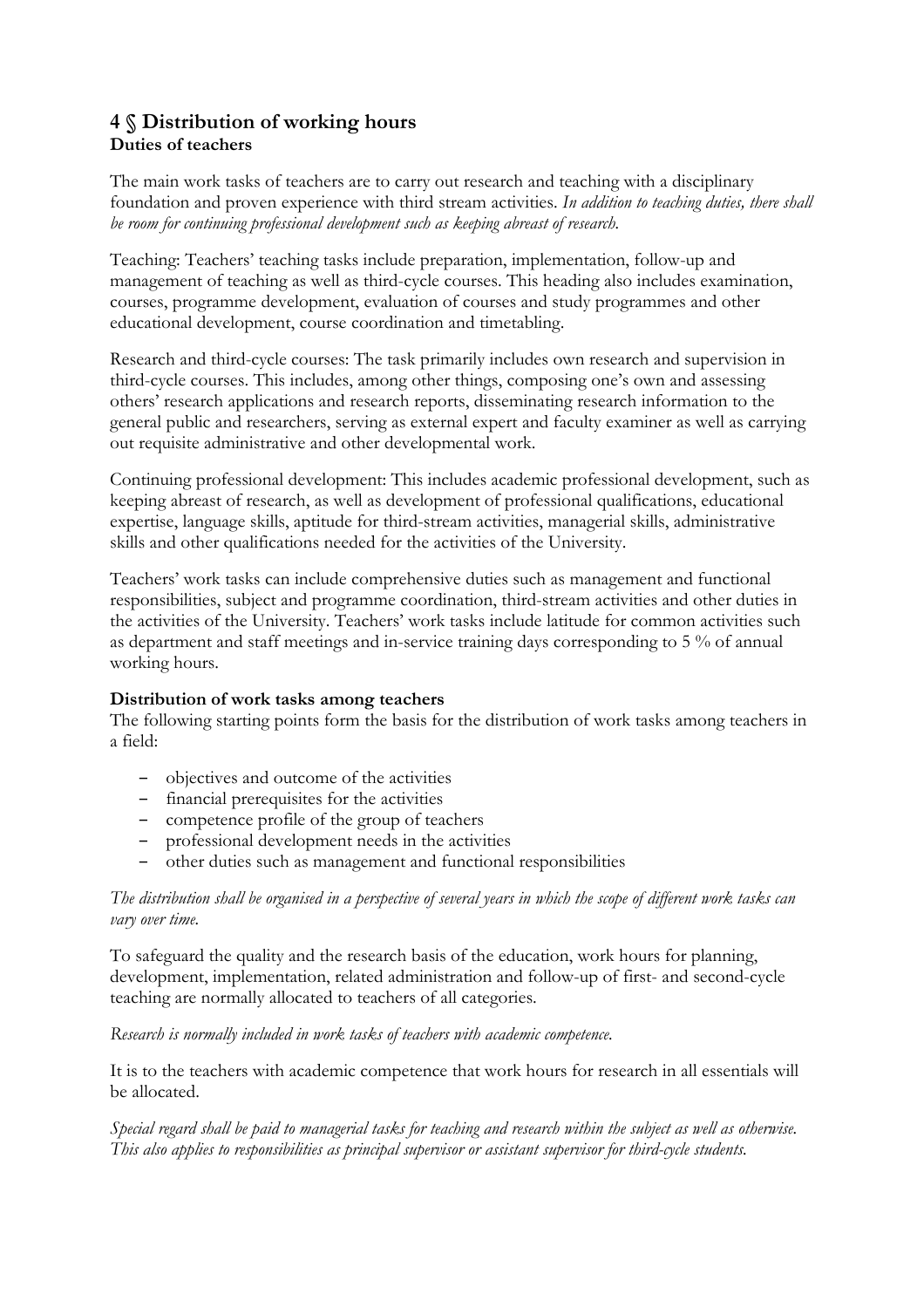With regard to the requirements of the activities and the teacher concerned, hours for research can be fixed for longer continuous periods or be allocated continually. For a professor, own research and organisation of research environments is normally one of the main tasks.

# **5 § Planning of annual work hours in consultation with an individual teacher**

*Planning of annual work hours shall take place in consultation with the teacher concerned and with regard to the University's missioin, the requirements of the activities, the financial prerequisites for the activities and a holistic view of the teacher's work tasks and work circumstances.*

In consultation with the teacher concerned, preferably at the annual developmental conversation, the employer shall in advance plan the annual working hours based on the requirements of the activities and a holistic view of the teacher's work tasks and work circumstances.

#### **Distribution of an individual teacher's work tasks**

Planning of work hours of the individual teacher must meet the requirements of a good work environment. Planning of annual work hours shall pay regard to the teacher's need of a balance between the tasks attached to the appointment.

With regard to the requirements of the activities and the wishes of the teacher concerned, work tasks should normally be planned in a perspective of several years. It shall be possible to concentrate work hours for a task when the teacher concerned and the employer agree. Likewise, the need for short- as well as long-term professional development shall be taken into consideration and at least 10 % of annual work hours shall normally be dedicated to professional development excluding the time set aside for research and third-cycle studies.

*Consultation shall result in a transparent plan of the scope and allocation of the teacher's work tasks including teaching, supervision, research or artistic development, professional development and other tasks such as organising certain projects or third-stream activities. This planning shall be documented.*

In addition an individual plan for continuing professional development shall be drawn up in consultation between the employee and the employer. Collation and revision of the plan shall be done in connection with the annual developmental conversation. Wishes of and opportunities for an individual teacher to deepen or broaden his or her qualifications by participating in research projects, accepting duties within the frame of the activities that facilitate keeping abreast of the development in his or her subject and following practice in related professions in working life should be promoted.

*The scope and distribution of work tasks should be laid down with regard to the teaching ability of the teacher and the ability to conduct research or artistic development as well as to the financial prerequisites of the work tasks.*

The scope of work tasks in teaching for the individual teacher shall be laid down with regard also to

- preparatory and complementary work
- degree of difficulty, implementation and distribution of courses
- character of the tuition and the subject
- organisation and method of the tuition and examination
- number of students
- whether the teacher is a course coordinator
- travel time, when required for the course

Particular regard shall be paid when a course is run for the first time.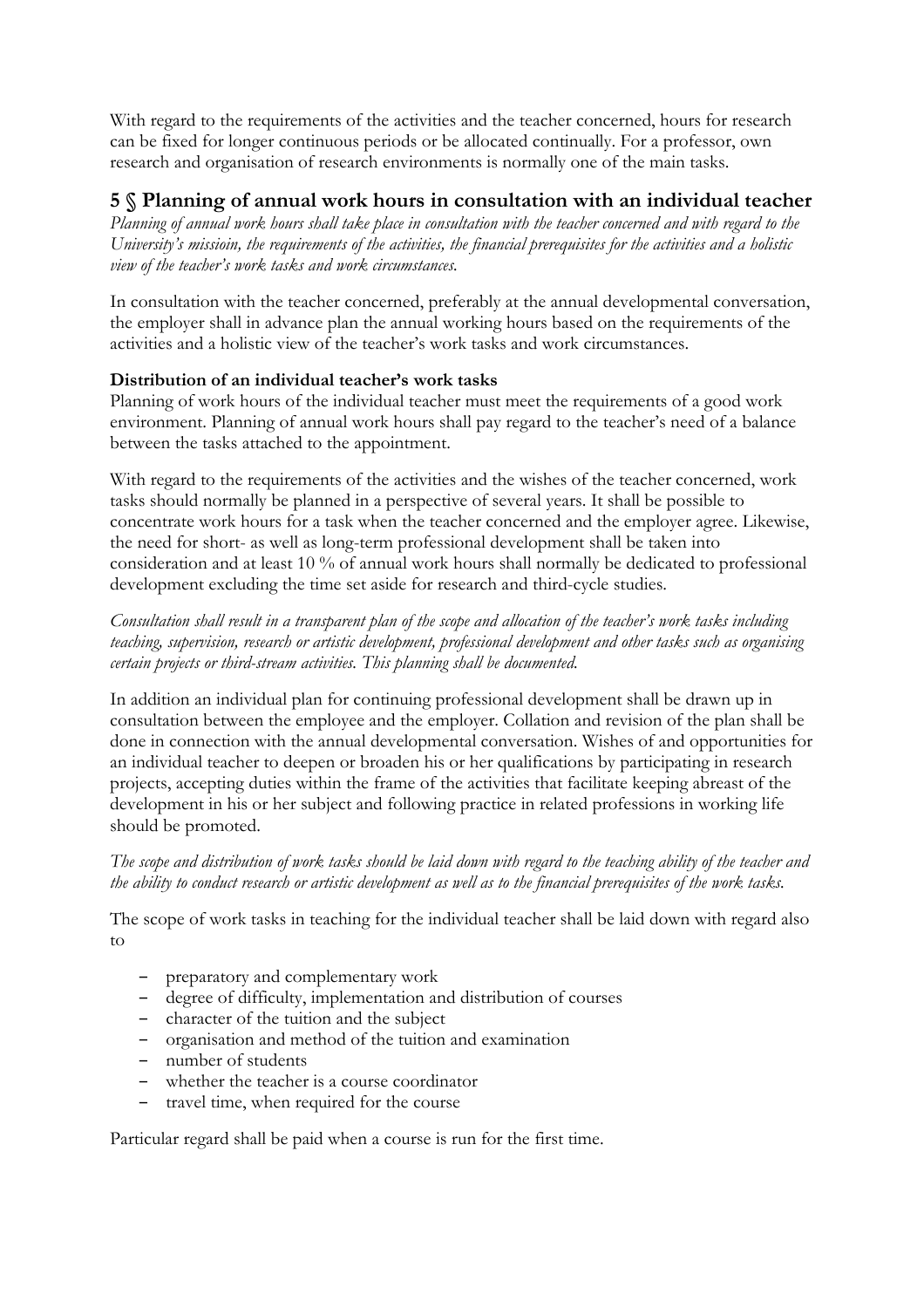The basis for assessment of allocated work hours is that one hour of teaching shall normally generate more than two hours of working time. One teaching hour is normally 45 minutes with the students.

# **6 § Decision on work schedule/plan**

*The work schedule/plan of a teacher is determined by the employer.* 

*Before the employer informs about work schedule/plan, the local trade union concerned shall be notified. If the trade union concerned demands a negotiation of the matter within five working days, the following regulations apply. If the parties cannot come to terms in a negotiation according to this section or if a negotiation has not been demanded within the time stated, the employer may decide on the matter.* 

*This obligation to negotiate and inform supersedes the employer's obligation to negotiate and inform under the Codetermination Act (MBL).*

For each year of activity a proposal for a work plan for the teachers shall be drawn up no later than one month before the start of the year of activity. The work plan shall be ratified by the employer before entering into force. The plan shall regulate the scope and distribution of the teacher's work tasks. Follow-up of the plan shall be conducted before each semester. If needed, a ratified yearly plan shall be revised in consultation with the teacher concerned.

# **7 § Follow-up**

During the annual developmental conversation a follow-up of the outcome of the past years shall be documented with regard to both teaching and research. The follow-up shall take into account that the work tasks are distributed over several years and concern the past three years. This follow-up should form the basis of the subsequent distribution of the teacher's work tasks.

The scope and allocation among teachers of work hours for professional development as well as results achieved shall be followed up on individual as well as organisational level.

# **8 § Calculation of annual work hours in case of absence**

Full-time sick leave and leave of absence will reduce the annual work hours by eight hours per workday for full-time employment. If sick leave lasts for one or more whole months, the annual working time will be reduced by 165 hours per month. Otherwise the annual working time is reduced in relation to the length of the sick leave and leave of absence.

## **9 § Holidays**

*Holidays for teachers are normally presumed to be taken during the students' vacation or other non-teaching time.*

Holidays for teachers shall be taken into account when drawing up the work schedule/plan. Normally the holidays stipulated in 3 § shall be granted during non-teaching time. The annual working time shall be adjusted by eight hours per holiday saved or taken.

# **10 § Additional time**

Additional time is the time a part-time employee works in addition to the part-time work up to full time. Additional working time counts as ordinary working time.

When calculating compensation for additional time, the salary shall be increased up to the salary corresponding to full-time work. If the superior and the employee agree that the compensation shall instead be given in the form of compensatory leave, this shall be granted with one free hour per additional worked hour.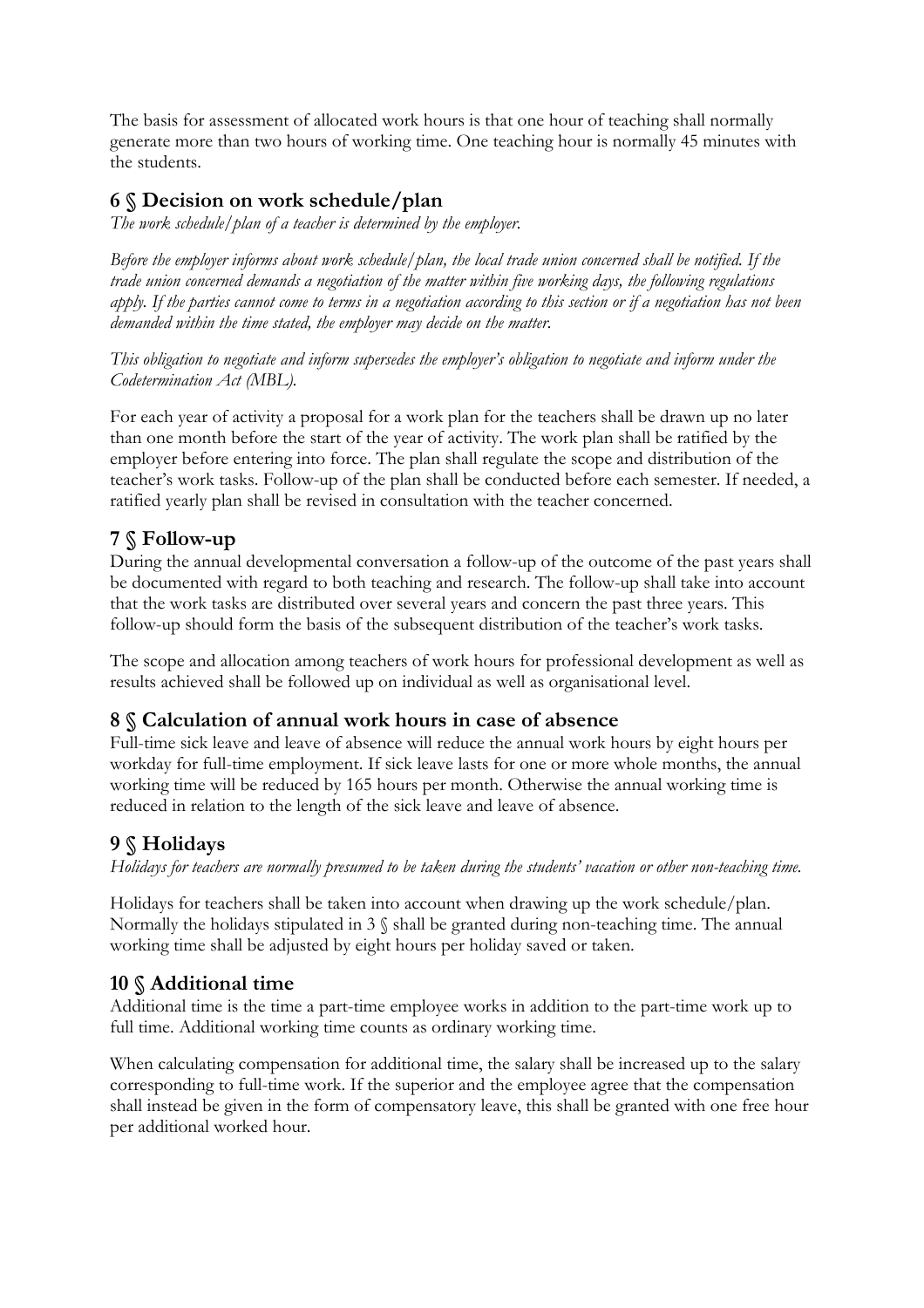# **11 § Overtime**

The work tasks of a teacher shall be planned so that all duties are included in the annual working time. This means that overtime normally does not apply to teachers.

If there are special needs during the period of activity for a teacher to fulfil work tasks above those included within the frame of the annual working time and these cannot be met through a revision of the time schedule within that frame, the superior in charge is authorised to request overtime, however not more than 40 clock hours per month and totally not exceeding 150 hours per year.

One hour of overtime is compensated for by the individual monthly salary divided by 94 including holiday pay. If the superior and the employee agree that the compensation shall instead be given in the form of compensatory leave, this time shall be deducted in the time schedule by 1.5 free hours per hour of overtime.

Compensation for overtime should be paid during the same calendar year if earned during the period January to November. Compensation for overtime earned in December should be paid in January the following year.

A teacher with statutory part-time leave is not obliged to work overtime. A teacher who is on partial pension leave or partial sick leave must not work additional time or overtime.

#### **12 § Bonus for evening and public holiday work**

Teaching and examination agreed to be done after 06.00 p.m. Monday to Thursday is paid with a bonus per hour amounting to the monthly salary divided by 200.

Teaching and examination agreed to be done on Friday after 06.00 p.m. and Saturday – Sunday or public holiday is paid with a bonus per hour amounting to the monthly salary divided by 150.

|  |  |  | JÖNKÖPING UNIVERSITY |
|--|--|--|----------------------|
|  |  |  |                      |
|  |  |  |                      |
|  |  |  |                      |

SACO-S

Anita Hansbo Lars Karlsson President Deputy chief negotiator, SULF

Maria Isaksson UNION OF TEACHERS Chief Human Resource Officer

 Bo Hjort Ombudsman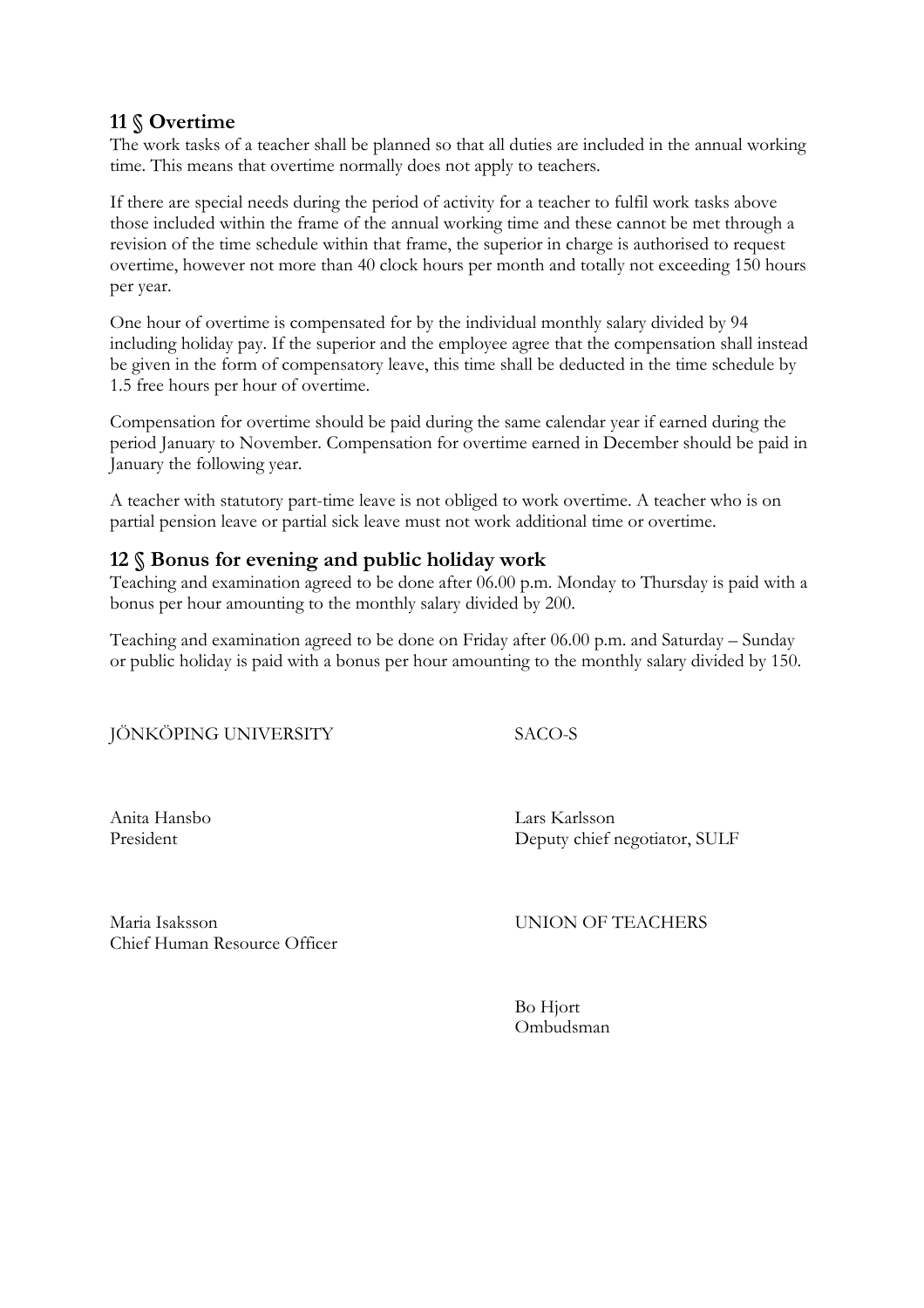29 March 2012

# **JOINT SUPPLEMENTARY MATERIAL TO THE LOCAL WORKING HOURS AGREEMENT AT JÖNKÖPING UNIVERSITY**

## **Preamble and background**

The purpose of this supplementary material is for the parties to present a joint interpretation of certain parts of the Agreement and supplement certain parts of the Agreement with the writing of the supplementary material. The parties will jointly follow the implementation and application of the agreement and may change the contents of this supplementary material if needed. Should further guidance be required, this will be administered in the future process.

After the spring term of 2014 a first joint assessment will be done. The parties will then after the follow-up decide whether the working time agreement needs to be revised. The intention is to regularly carry out a joint follow-up every two years.

Deviations from the agreement in individual employment contracts remain in force until further notice.

## **2 § Application to doctoral students**

 $\overline{a}$ 

Universities have special posts for doctoral students to undertake their third-cycle studies. The working time agreement applies to doctoral students<sup>1</sup> in the part of their employment in which they function as teachers.

Employment as a doctoral student applies to full-time work. If a doctoral student so demands, the employment may apply to part-time work, but not less than 50 % of full time.

A person employed as a doctoral student shall primarily pursue his or her own studies. A doctoral student may, however, to a limited extent work with teaching and administration. Such work may not, before a doctoral degree has been awarded, amount to more than 20 per cent during a five-year employment. This work shall be planned in a way that it does not delay the research studies.

## **4 § Work tasks for teachers and reference points for the planning of work tasks**

The distribution of work shall take into consideration a teacher's need of a balance between the tasks connected with the employment.

To maintain a high quality of courses and study programmes, the estimation of working time for a course shall not be arbitrary. The parties write in the agreement that one hour of teaching shall normally generate more than two hours of working time. However, the parties are of the opinion that there may be certain practical elements for which less than two hours of working time can be allocated. The time required for the task shall be allocated and discussed in a dialogue between the superior and the employee.

<sup>&</sup>lt;sup>1</sup> 'Doctoral students' refers to research students irrespective of the objective of the studies.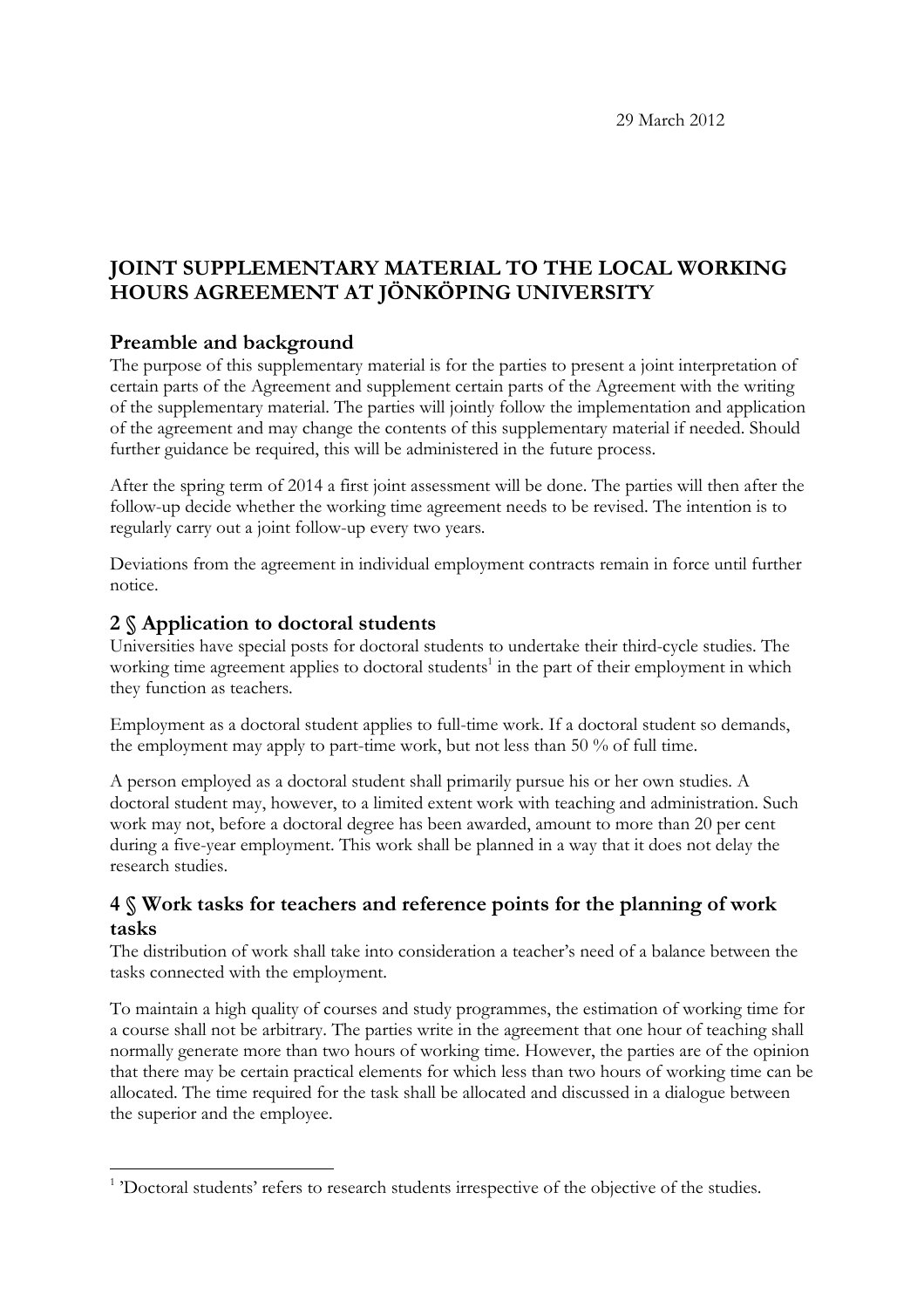The marketability of the University requires research to be done in the University's prioritised specialisations. In addition, research shall be conducted so that the courses and study programmes of the University rest on a disciplinary foundation and so that the University's firstand second-cycle degree-awarding powers are secured. This also creates opportunities for increasing the University's attraction as employer and guaranteeing a creative academic environment for its teachers, students and collaboration partners.

Continuing professional development is of great importance for the growth of the University's activities. An aim of the University is to increase the share of teachers with academic competence to facilitate the development of the University as an academic institution and to secure the research basis of the study programmes and supervision resources for doctoral students.

Continuing professional development shall be seen in a broad perspective comprising several different areas such as keeping abreast of research, attending third-cycle courses and study programmes, deepening and widening of subject knowledge and educational expertise, having management and leadership training and training in the use of educational aids and tools, attending courses in teaching and training in higher education as well as the University's internal courses, etc. Teachers who have not completed third-cycle courses and study programmes can, for instance, follow research.

Teachers active in research can, for instance, develop their educational expertise and leadership skills.

All teachers need continuous professional development. In some cases it may be important to save their time for professional development in order to have a longer continuous period in subsequent years. This shall be evident from the professional development plan from the beginning. The planning horizon should, however, not extend over more than three years.

The time for professional development agreed on shall be adhered to. If a teacher for some reason cannot follow the plan agreed on, his or her immediate superior shall be informed and a revised plan be worked out.

An individual professional development plan for several years shall be drawn up in consultation between the employer and the employee. Collation and revision of the plan shall be done in connection with the annual developmental conversation.

Professional development time that has not been used can never be paid as salary or free time. If a teacher does not use the time for professional development, that time shall be used for other work tasks.

Routine administration of continuing professional development shall be avoided. Having clear, concentrated efforts targeted at individuals or groups implies that during one period certain teachers can have substantial backing for professional development and that such measures are then transferred to another individual or group with corresponding needs.

If a teacher asks to be dismissed, the employer may depart from implementing the professional development that shall normally be included in a teacher's work plan. Also when a teacher for other reasons does not need or does not want professional development, an exception may be made. In the latter case the employer and the teacher must agree and this must be documented.

Teachers employed for a limited period (up to one year) are assumed to have the competence needed for the job, and professional development is therefore considered unnecessary unless the employer thinks that the work so requires.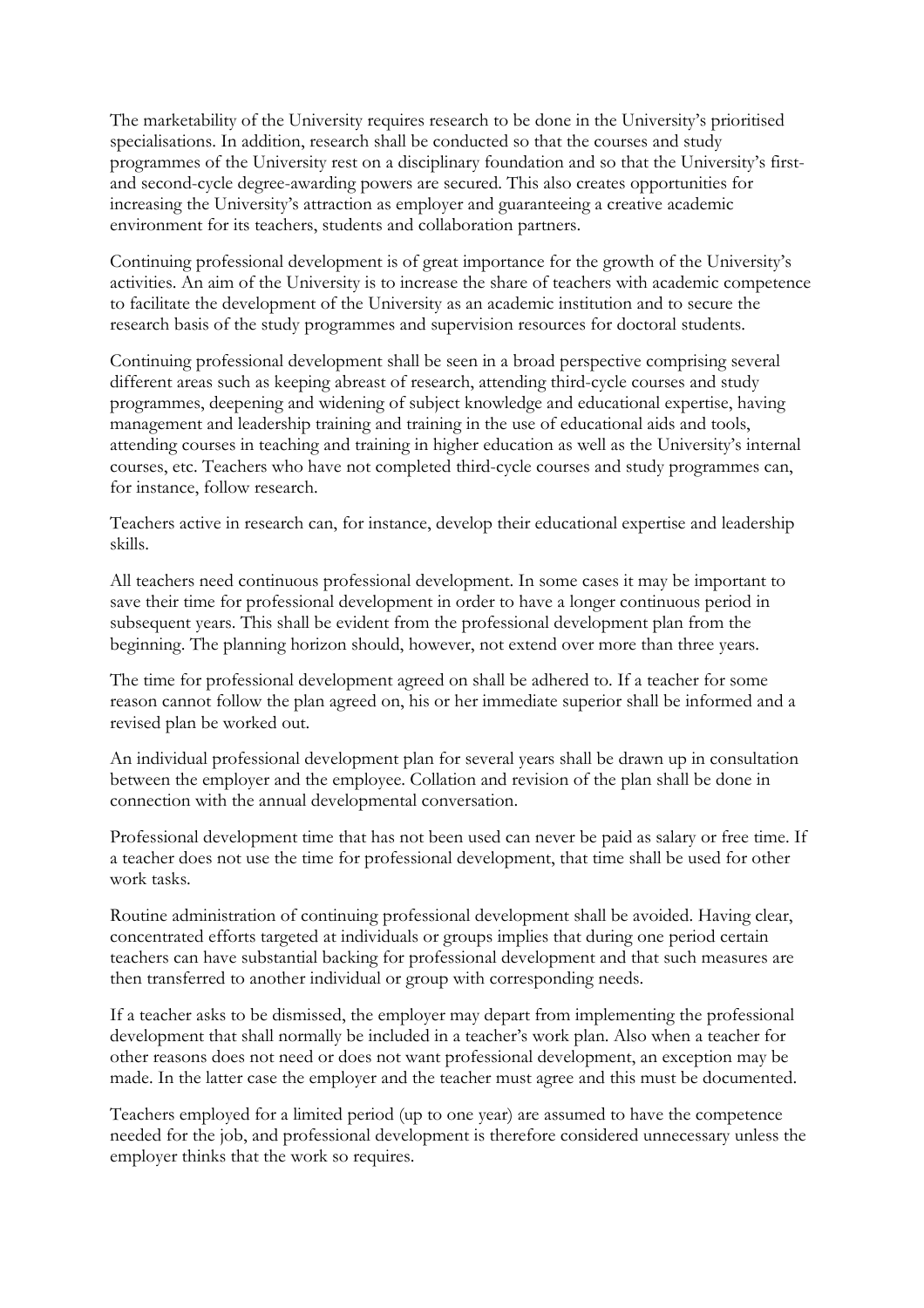The parties wish to emphasise the importance of participation in the internal work of the department to exchange information and discuss work, environment, etc. and that it is crucial that time required for this is set aside.

# **5-6 §§ Planning regulations and work plan**

With regard to the demands of the activities and requirements of the teacher concerned, time for teaching, research/own development and continuing professional development shall be planned in a perspective of several years. Consequently the need for short- as well as long-term professional development shall be taken into account.

When the distribution of working time is planned, time shall be allocated proportionate to the teacher's extent of duty.

With "a perspective of several years" the parties refer to a period of three years.

Under the working time agreement the employer shall plan the annual work hours in consultation with the teacher concerned. Planning shall be done based on the requirements of the work and a holistic view of the teacher's work tasks and work situation. The consultation shall result in an overall work plan signed by both parties; the plan shall include extent and principal distribution of time for the teacher's work tasks, irrespective of funding.

To monitor the application of the agreement, all work plans are to be handed over to the local trade union.

A teacher has the option to refrain from accepting a work plan that he or she considers unreasonable. If this happens, the superior is responsible for handing over a copy of the work plan to the trade union concerned without delay. The reason for this is that the reasonableness of the work plan can be assessed since the trade union can demand a negotiation to resolve the matter within five working days after receiving the work plan. If no negotiation has been demanded within those days the work plan will be confirmed according to the superior's proposal.

Minor modifications caused by changed circumstances such as sickness, etc. may be made continuously in consultation with the teacher.

A workload that is balanced as evenly as possible over the year should be striven for.

## **7 § Follow-up**

The employer is responsible for setting up a follow-up system in which the results of the past years, regarding both teaching and research, shall be documented by the superior as well as the teacher.

The follow-up system shall also monitor the extent and distribution among teachers of working time for continuing professional development as well as results achieved on both individual and organisational level.

The parties shall conduct a joint follow-up study of the professional development efforts.